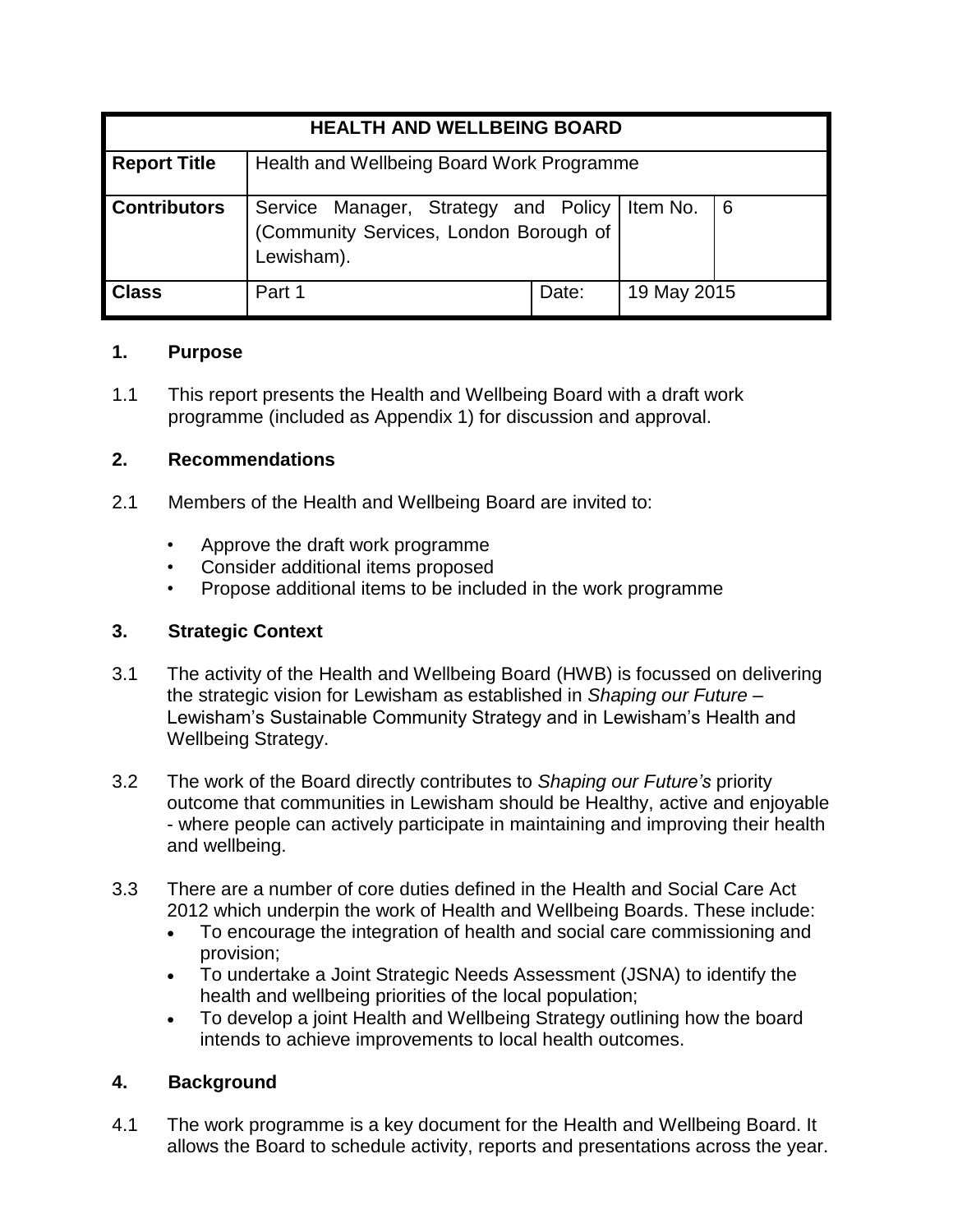It also provides members of the public and wider stakeholders with a clear picture of the Board's planned activity.

- 4.2 The HWB has agreed that the work programme would include the following standing items:
	- progress in relation to the Health and Wellbeing Strategy
	- progress in relation to the Adult Integrated Care Programme
- 4.3 The HWB is also required to consider the Joint Strategic Needs Assessment. It has been proposed that the Health and Wellbeing Strategy Implementation Group takes responsibility for reviewing and assessing recommendations from completed JSNA topics and proposing priorities to the Health and Wellbeing Board.
- 4.3 The HWB has agreed to consider and approve the work programme at every meeting. In adding items to the work programme, the Board has agreed to specify the information and analysis required in the report, so that report authors are clear as to what is required.
- 4.4 The Health and Wellbeing Board Agenda Planning Group may also propose items for inclusion on the work programme, and will seek approval for their inclusion from the Board.

### **5. Work programme**

- 5.1 The HWB agreed at the meeting on 24 March to retain the current frequency of six Board meetings per year. This will be reviewed in the event that Task and Finish groups are developed to support the HWB to deliver its priorities.
- 5.2 The draft work programme (see Appendix 1), includes those items which the Board has identified it needs to consider over the course of next year. The Board has indicated that a review of key priorities is likely to impact on the work programme.
- 5.3 Danny Ruta agreed at the HWB meeting on 24 March to provide an update on key messages and the outline approach to engagement regarding the JSNA. Further progress updates on the JSNA are to be scheduled.
- 5.4 Exception reporting on the Performance Dashboard has now been scheduled. HWB members are asked to consider whether the format of exception reporting is appropriate and agree the frequency of future reporting.
- 5.5 The item on the CCG Operating Plan has been deferred from the May meeting to the July meeting.
- 5.6 The item on Integrated Inspections and Joint Inspections of the Local Safeguarding Children Board (scheduled for May 2015) has been withdrawn as Ofsted are no longer undertaking integrated inspections.
- 5.7 An information item providing an update on the Health Checks programme as requested by the HWB has been scheduled for the July meeting.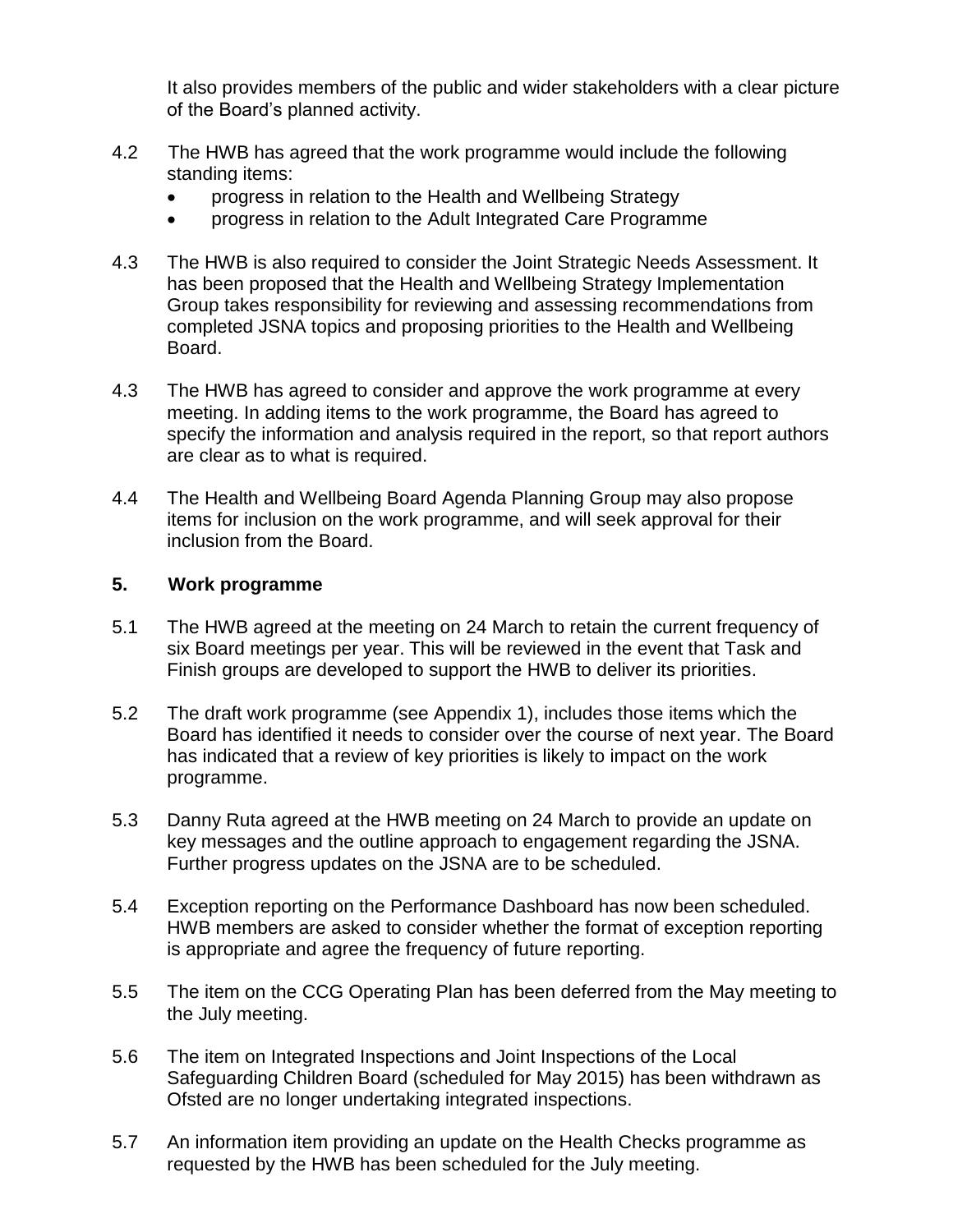- 5.8 The following items have been requested by the HWB but are yet to be scheduled:
	- Blueprint for the health and care system
	- Brief interventions update
- 5.8 At the 23 March Safer Lewisham Partnership meeting, a paper on tackling FGM was presented to the Board. The Chair of the Board, Cllr Daby, proposed that this paper should be discussed at the next available HWB. If members agree to this request the item will be added to the agenda for July.
- 5.9 As agreed at the HWB meeting on 24 March, a draft agenda for the 19 May meeting was circulated to the HWB following the Agenda Planning Group meeting.
- 5.10 HWB members requested that all embedded links should be available in the form of PDF attachments. Officers will ensure that embedded links in the body of reports are attached as separate PDF documents. However, it is proposed that papers continue to include links to background documents rather than provide separate PDF documents. Members also requested that reports should be packaged as a single PDF document before being circulated to members for comment. Unfortunately, this isn't possible in advance of the public despatch of papers.

### 6**. Financial implications**

6.1 There are no specific financial implications arising from this report or its recommendations.

# **7. Legal implications**

- 7.1 The Equality Act 2010 (the Act) introduced a new public sector equality duty (the equality duty or the duty). It covers the following nine protected characteristics: age, disability, gender reassignment, marriage and civil partnership, pregnancy and maternity, race, religion or belief, sex, and sexual orientation.
- 7.2 In summary, the Council must, in the exercise of its functions, have due regard to the need to:
	- eliminate unlawful discrimination, harassment and victimisation and other conduct prohibited by the Act.
	- advance equality of opportunity between people who share a protected characteristic and those who do not.
	- foster good relations between people who share a protected characteristic and those who do not.
- 7.3 The duty continues to be a "have regard duty", and the weight to be attached to it is a matter for the Mayor, bearing in mind the issues of relevance and proportionality. It is not an absolute requirement to eliminate unlawful discrimination, advance equality of opportunity or foster good relations.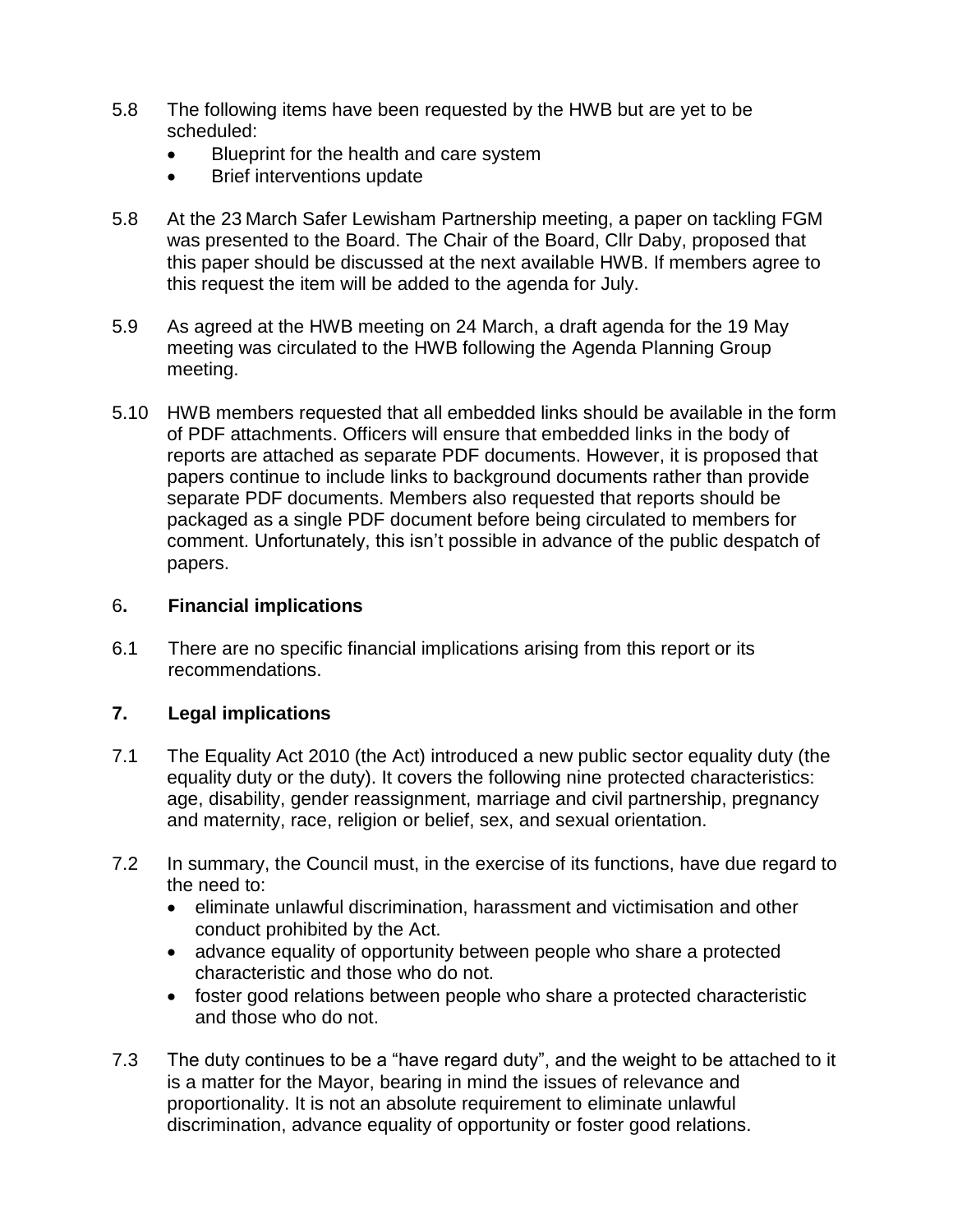- 7.4 The Equality and Human Rights Commission has recently issued Technical Guidance on the Public Sector Equality Duty and statutory guidance entitled "Equality Act 2010 Services, Public Functions & Associations Statutory Code of Practice". The Council must have regard to the statutory code in so far as it relates to the duty and attention is drawn to Chapter 11 which deals particularly with the equality duty. The Technical Guidance also covers what public authorities should do to meet the duty. This includes steps that are legally required, as well as recommended actions. The guidance does not have statutory force but nonetheless regard should be had to it, as failure to do so without compelling reason would be of evidential value. The statutory code and the technical guidance can be found at: http://www.equalityhumanrights.com/legaland-policy/equalityact/equality-act-codes-of-practice-and-technical-guidance/
- 7.5 The Equality and Human Rights Commission (EHRC) has previously issued five guides for public authorities in England giving advice on the equality duty:
	- 1. The essential guide to the public sector equality duty
	- 2. Meeting the equality duty in policy and decision-making
	- 3. Engagement and the equality duty
	- 4. Equality objectives and the equality duty
	- 5. Equality information and the equality duty
- 7.6 The essential guide provides an overview of the equality duty requirements including the general equality duty, the specific duties and who they apply to. It covers what public authorities should do to meet the duty, including steps that are legally required, as well as recommended actions. The other four documents provide more detailed guidance on key areas and advice on good practice. Further information and resources are available at: http://www.equalityhumanrights.com/advice-and-guidance/publicsector-equalityduty/guidance-on-the-equality-duty/
- 7.7 Members of the Board are reminded that under Section 195 Health and Social Care Act 2012, health and wellbeing boards are under a duty to encourage integrated working between the persons who arrange for health and social care services in the area.

### **8. Equalities implications**

8.1 There are no specific equalities implications arising from this report or its recommendations.

### **9. Crime and disorder implications**

9.1 There are no specific crime and disorder implications arising from this report or its recommendations.

### **10. Environmental implications**

10.1 There are no specific environmental implications arising from this report or its recommendations.